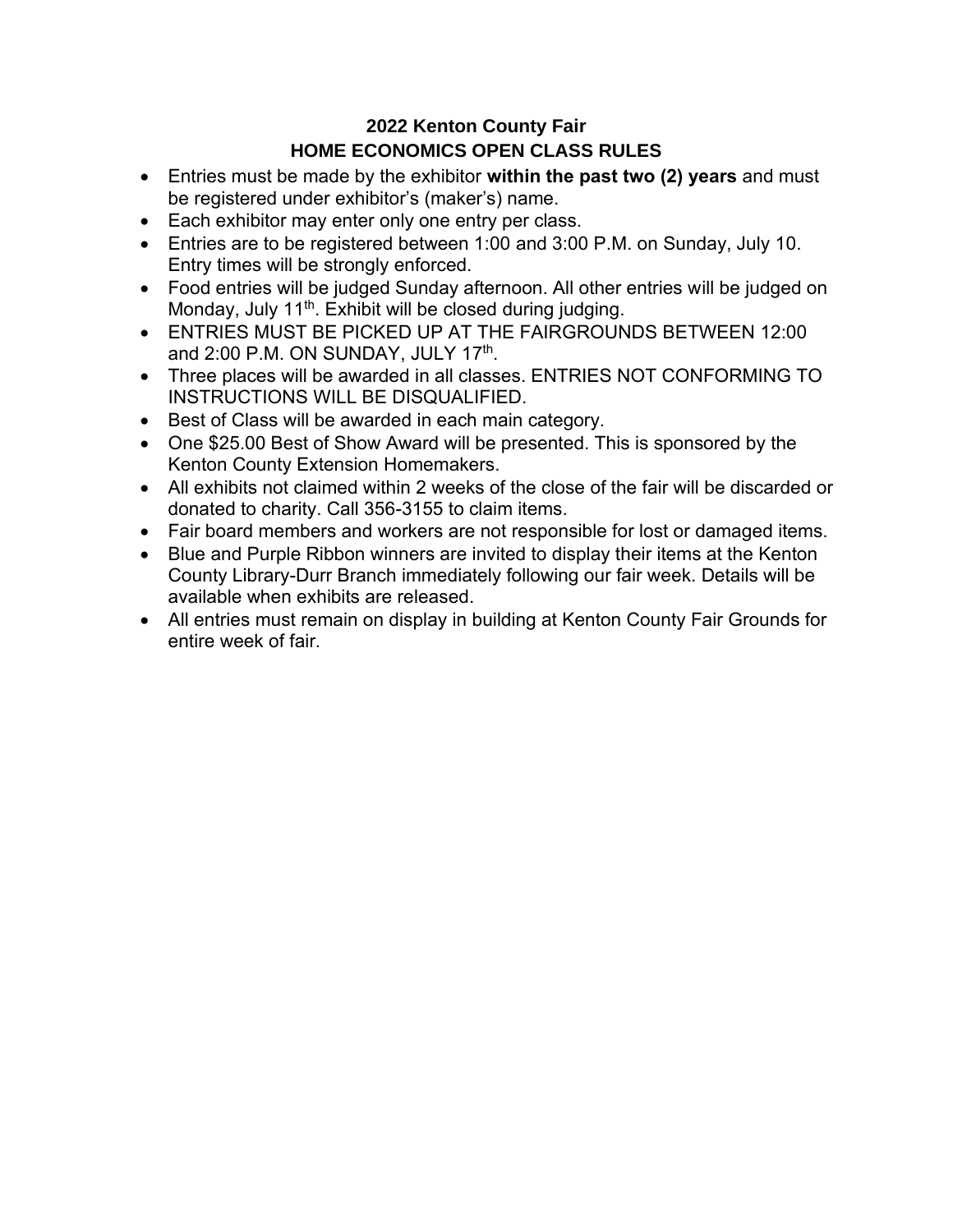# **2022 Home Economics Fair Categories**

| <b>Baked Goods</b>                                                                      |             |             |
|-----------------------------------------------------------------------------------------|-------------|-------------|
| F-1 Coffeecake (1/2 cake)                                                               | $6 - 4 - 2$ |             |
| F-2 Yeast Bread (1/2 loaf) or Yeast Rolls (3)                                           |             | $6 - 4 - 2$ |
| F-3 Sourdough Bread (1/2 loaf or 3 rolls)                                               |             | $6 - 4 - 2$ |
| F-4 Quick Bread (1/2 loaf) such as banana or nut 6-4-2                                  |             |             |
| F-5 Biscuits (3)                                                                        |             | $6 - 4 - 2$ |
| $F-6$ Muffins $(3)$                                                                     |             | $6 - 4 - 2$ |
| F-7 Scones (3)                                                                          |             | $6 - 4 - 2$ |
| F-8 Bread Machine Product (1 loaf)                                                      | $6 - 4 - 2$ |             |
| F-9 White or Yellow Cake, Iced (1/4)                                                    |             | 6-4-2       |
| F-10 Chocolate Cake, Iced (1/4)                                                         |             | $6 - 4 - 2$ |
| F-11 Jam Cake, Iced (1/4)                                                               |             | $6 - 4 - 2$ |
| F-12 Pound Cake (1/4)                                                                   |             | $6 - 4 - 2$ |
| F-13 Angel Food Cake (1/4)                                                              |             | $6 - 4 - 2$ |
| F-14 Any Other Cake (1/4)                                                               |             | $6 - 4 - 2$ |
| F-15 Decorated Layer Cake or Cake Form-Amateur 6-4-2                                    |             |             |
| F-16 Decorated Cupcakes-Amateur                                                         |             | $6 - 4 - 2$ |
| F-17 Decorated Cookies - Amateur (3)                                                    |             | $6 - 4 - 2$ |
| F-18 Bar Cookies or Brownies (3)                                                        |             | $6 - 4 - 2$ |
| F-19 Oatmeal Cookies (3)                                                                |             | $6 - 4 - 2$ |
| F-20 Sugar Cookies (3)                                                                  |             | $6 - 4 - 2$ |
| F-21 Chocolate Chip Cookies (3)                                                         |             | $6 - 4 - 2$ |
| F-22 Any Other Cookies (3)                                                              | $6 - 4 - 2$ |             |
| F-23 Fruit Pie (1/2 pie), homemade crust                                                | $6 - 4 - 2$ |             |
| F-24 Fruit Pie (1/2 pie), commercially made crust 6-4-2                                 |             |             |
| F-25 Any Other Pie (1/2 pie), homemade crust                                            |             | $6 - 4 - 2$ |
| F-26 Any Other Pie (1/2 pie), commercially                                              |             | $6 - 4 - 2$ |
| made crust                                                                              |             |             |
| F-27 Fudge, any one kind (3 Pieces)                                                     |             | $6 - 4 - 2$ |
| F-28 Cream Candy (3 pieces)                                                             |             | $6 - 4 - 2$ |
| F-29 Candy, any other kind (3 Pieces)                                                   |             | $6 - 4 - 2$ |
| F-30 Diabetic Candy, any kind (3 pieces)                                                | $6 - 4 - 2$ |             |
| F-31 Gluten free baked item                                                             |             | $6 - 4 - 2$ |
| (recipe must be included with entry)                                                    |             |             |
| F-32 Healthier Modified Recipe-any baked item with<br>reduced fat or sugar (recipe with |             | $6 - 4 - 2$ |
| modifications noted must be included with entry)                                        |             |             |
| F-33 Any other dessert                                                                  |             | $6 - 4 - 2$ |
| F-34 Any Baked Good made with a "KY Proud" or                                           |             | $6 - 4 - 2$ |
| KY homegrown ingredient (must list ingredient on entry)                                 |             |             |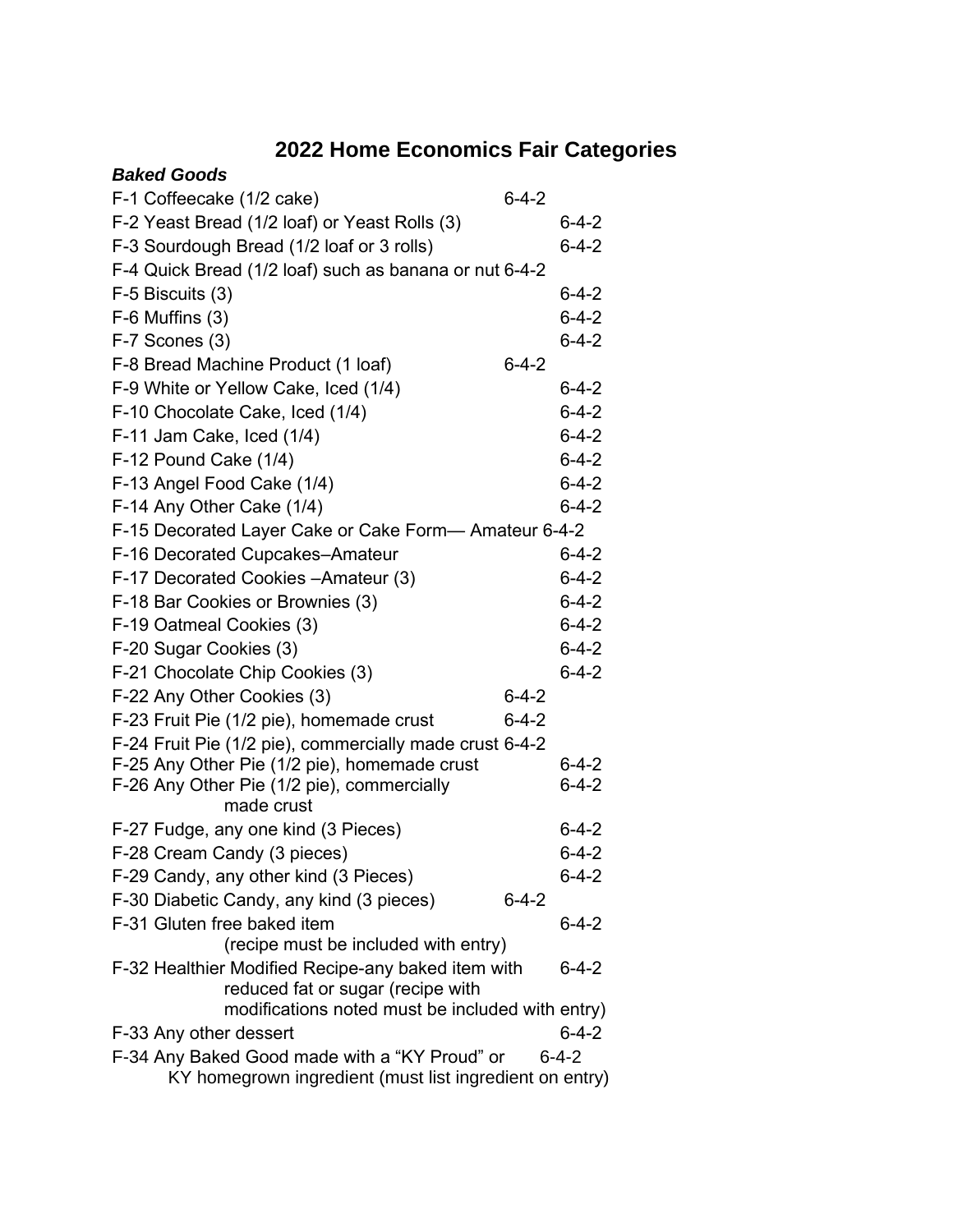## **HOME CANNING**

| F-35 Applesauce                                              | $6 - 4 - 2$ |
|--------------------------------------------------------------|-------------|
| F-36 Peaches                                                 | $6 - 4 - 2$ |
| F-37 Other Canned Fruit                                      | $6 - 4 - 2$ |
| F-38 Tomatoes                                                | $6 - 4 - 2$ |
| F-39 Tomato Juice                                            | $6 - 4 - 2$ |
| F-40 Beets                                                   | $6 - 4 - 2$ |
| F-41 Green Beans                                             | $6 - 4 - 2$ |
| F-42 Carrots                                                 | $6 - 4 - 2$ |
| F-43 Other Canned Vegetable                                  | $6 - 4 - 2$ |
| F-44 Fruit butters, any kind                                 | $6 - 4 - 2$ |
| F-45 Pickles, dill                                           | $6 - 4 - 2$ |
| F-46 Pickles, sweet                                          | $6 - 4 - 2$ |
| F-47 Pickles, bread & butter                                 | $6 - 4 - 2$ |
| <b>F-48 Beet Pickles</b>                                     | $6 - 4 - 2$ |
| F-49 Any Other Pickles                                       | $6 - 4 - 2$ |
| F-50 Sweet Relish                                            | $6 - 4 - 2$ |
| F-51 Ketchup, Chili Sauce or BBQ Sauce                       | $6 - 4 - 2$ |
| F-52 Salsa                                                   |             |
| F-53 Fruit Jelly (Apple, Blackberry, Grape,<br>or any other) | $6 - 4 - 2$ |
| F-54 Fruit Jam (Strawberry, Raspberry, or any other)         | $6 - 4 - 2$ |
| F-55 Fruit Preserves (Peach, Pear, Tomato, or<br>any other)  | $6 - 4 - 2$ |
| F-56 Any dried fruit or vegetable                            | $6 - 4 - 2$ |

## **Quilts**

| Q1 - Clothing Item, hand quilted                                                             | $6 - 4 - 2$ |
|----------------------------------------------------------------------------------------------|-------------|
| Q2 - Clothing item, machine quilted                                                          | $6 - 4 - 2$ |
| Q3 - Machine quilted purse or bag                                                            | $6 - 4 - 2$ |
| Q4 - New quilt, hand pieced, hand quilted                                                    | $8 - 6 - 3$ |
| Q5 – New quilt, hand pieced, machine quilted using a regular<br>sewing machine               | $8 - 6 - 3$ |
| Q6 – New quilt, hand pieced, machine quilted using quilting<br>machine by quilt creator      | $8 - 6 - 3$ |
| Q7 - New quilt, hand pieced, machine quilted using quilting<br>machine by another individual | $8 - 6 - 3$ |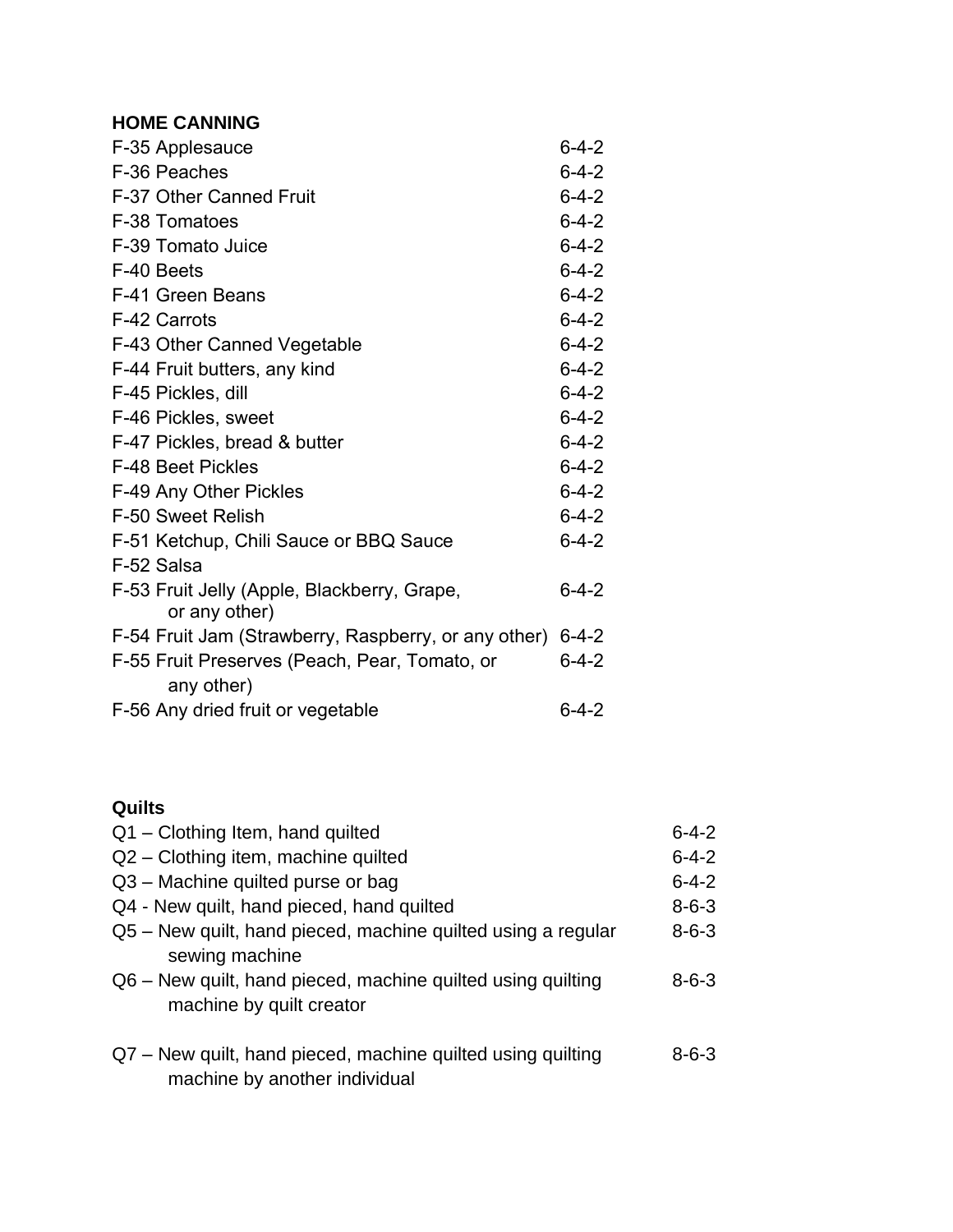| Q8 - New quilt, machine pieced, hand quilted                                                     | $8 - 6 - 3$ |
|--------------------------------------------------------------------------------------------------|-------------|
| Q9 - New quilt, machine pieced, machine quilted using regular<br>sewing machine                  | $8 - 6 - 3$ |
| Q10 - New quilt, machine pieced, machine quilted using quilting<br>machine by quilt creator      | $8 - 6 - 3$ |
| Q11 - New quilt, machine pieced, machine quilted using quilting<br>machine by another individual | $8 - 6 - 3$ |
| Q12 - New quilt, hand or machine pieced, hand appliqued                                          | $8 - 6 - 3$ |
| Q13 - New quilt, hand or machine pieced, machine appliqued                                       | $8 - 6 - 3$ |
| Q14 - New quilt, hand embroidered                                                                | $8 - 6 - 3$ |
| Q15 - New quilt, machine embroidered                                                             | $8 - 6 - 3$ |
| Q16 – Comforter, hand or machine sewn, no quilting                                               | $6 - 4 - 2$ |
| Q17 - Baby quilt, hand pieced or hand appliqued                                                  | $6 - 4 - 2$ |
| Q18 - Baby quilt, machine pieced or appliqued                                                    | $6 - 4 - 2$ |
| Q19 - Wall hanging, hand pieced or appliqued                                                     | $6 - 4 - 2$ |
| Q20 - Wall hanging, machine pieced or appliqued                                                  | $6 - 4 - 2$ |
| Q21 - Crazy quilted item                                                                         | $8 - 6 - 3$ |
| Q22 - Quilt top only, machine pieced                                                             | $6 - 4 - 2$ |
| Q23 - Quilt top only, hand pieced                                                                | $6 - 4 - 2$ |
| Q24 - Cheaters cloth quilt, hand quilted                                                         | $6 - 4 - 2$ |
| Q25 - Cheaters Cloth, machine quilted                                                            | $6 - 4 - 2$ |
| Q26 - Antique quilt or quilt top                                                                 | $8 - 6 - 3$ |
| Q27 - Novelty quilt                                                                              | $8 - 6 - 3$ |
| Q28-Photo quilt                                                                                  | $8 - 6 - 3$ |
| Q29 - Pineapple pattern quilt                                                                    | $8 - 6 - 3$ |
| Q30 – Repurposed quilt (made of at least 50% repurposed fabric)                                  | $8 - 6 - 3$ |
| Q31 - Stained glass quilted item                                                                 | $8 - 6 - 3$ |
| Q32 - Pieced or appliqued table runner                                                           | $6 - 4 - 2$ |
| Q33 - Paper pieced quilted item                                                                  | $6 - 4 - 2$ |
| Q34 - Small hand quilted item                                                                    | $6 - 4 - 2$ |
| Q35 - Small machine quilted item                                                                 | $6 - 4 - 2$ |

#### **Clothing Construction**

| CL-1 Vests                      | $3 - 2 - 1$ |
|---------------------------------|-------------|
| CL-2 Apron                      | $6 - 4 - 2$ |
| <b>CL-3 Street Length Dress</b> | $6 - 4 - 2$ |
| CL-4 Floor Length Dress         | $6 - 4 - 2$ |
| <b>CL-5 Adult's Blazer</b>      | $8 - 6 - 3$ |
| CL-6 Skirt                      | $6 - 4 - 2$ |
| <b>CL-7 Blouse or Shirt</b>     | $6 - 4 - 2$ |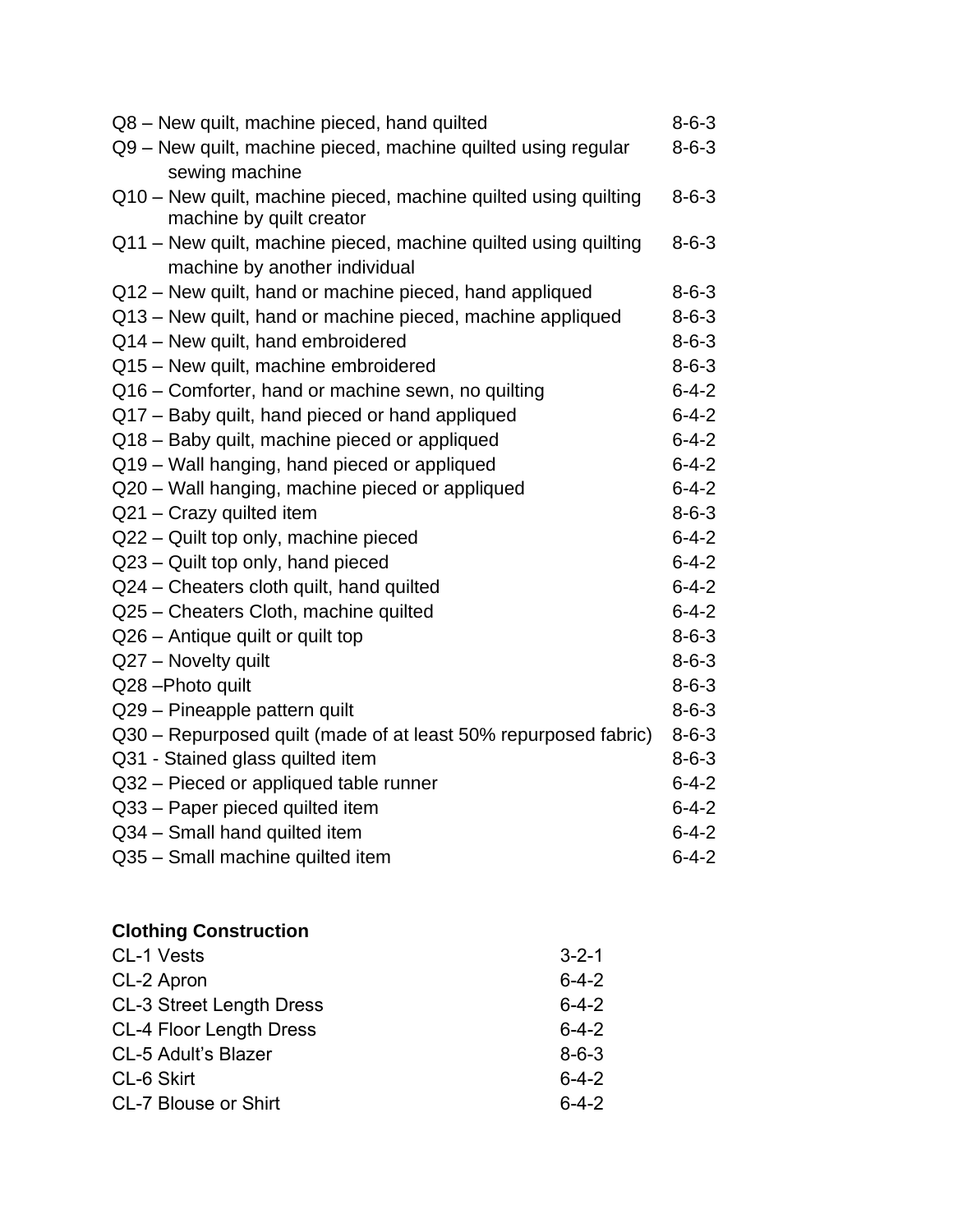| CL-8 Lady's or Man's Suit                        | $10 - 8 - 5$ |
|--------------------------------------------------|--------------|
| CL-9 2-Piece Outfit                              | $8 - 6 - 3$  |
| CL-10 Infant or Baby clothing item               | $6 - 4 - 2$  |
| <b>CL-11 Children's Dress Clothes</b>            | $8 - 6 - 3$  |
| CL-12 Children's Play Clothes                    | $6 - 4 - 2$  |
| CL-13 Clothing Item/Outfit made from knit fabric | $6 - 4 - 2$  |
| (cotton, polyester, T-shirt, etc.)               |              |
| <b>CL-14 Formal Wear</b>                         | $10 - 8 - 5$ |
| CL-15 Embellished clothing w/purchased clothes   | $10 - 8 - 5$ |
| (embroidered, sequined, etc.)                    |              |
| CL-16 Embellished clothing (using clothes made   | $10 - 8 - 5$ |
| by individual)                                   |              |
| CL-17 Pajamas                                    | $6 - 4 - 2$  |
| CL-18 Costume                                    | $8 - 6 - 3$  |
| CL-19 Slacks                                     | $6 - 4 - 2$  |
| CL-20a Machine Embroidered shirt or blouse       | $6 - 4 - 2$  |
| CL-20b Machine Embroidered home accessory        | $6 - 4 - 2$  |
| (towel, tablecloth, etc)                         |              |
| CL-20c Machine Embroidery, other                 | $6 - 4 - 2$  |
| <b>CL-21 Clothing Accessory</b>                  | $6 - 4 - 2$  |
| CL-22 Fabric Accessory Other (purse, etc)        | $6 - 4 - 2$  |
| CL-23 Repurposed Clothing Item (must use 50%     | $6 - 4 - 2$  |
| or more Repurposed materials)                    |              |
| CL-24 Fleece clothing item                       | $6 - 4 - 2$  |

#### **Needlework**

| N-1 Knitted baby blanket                            | $6 - 4 - 2$ |
|-----------------------------------------------------|-------------|
| N-2 Knitted item or outfit for baby                 | $6 - 4 - 2$ |
| N-3 Knitted socks                                   | $6 - 4 - 2$ |
| N-4 Knitted scarf                                   | $6 - 4 - 2$ |
| N-5 Knitted sweater                                 | $6 - 4 - 2$ |
| N-6 Knitted toy                                     | 6-4-2       |
| N-7 Knitted purse                                   | 6-4-2       |
| N-8 Knitted Christmas stocking                      | $6 - 4 - 2$ |
| N-9 Knitted Winter Accessory (gloves, hat, mittens) | $6 - 4 - 2$ |
| N-10 Knitted shawl                                  | $6 - 4 - 2$ |
| N-11 Knitted afghan                                 | $6 - 4 - 2$ |
| N-12 Knitted home accessory                         | 6-4-2       |
| N-13 Other knitted item                             | $6 - 4 - 2$ |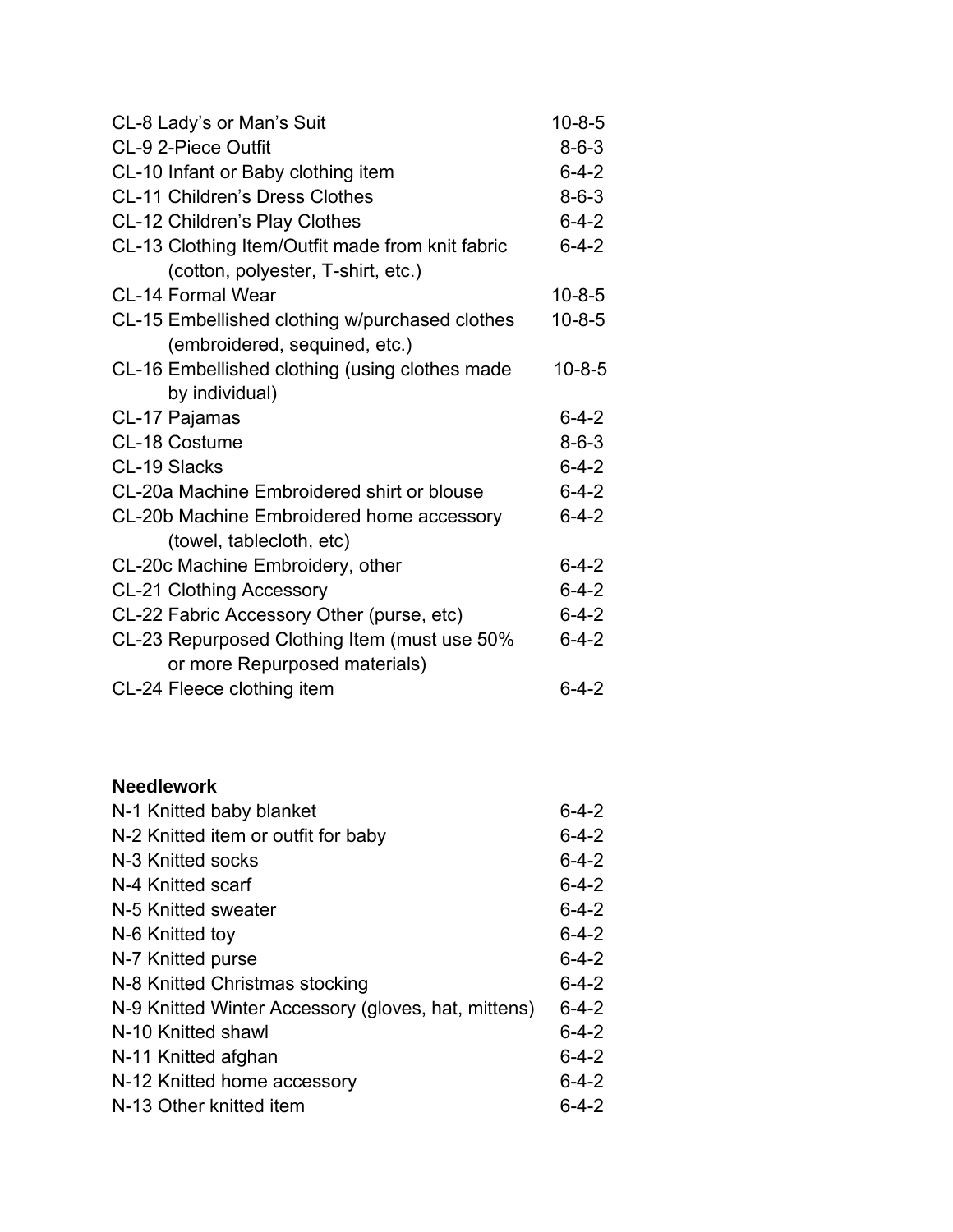| N-14 Crocheted socks                               | $6 - 4 - 2$ |
|----------------------------------------------------|-------------|
| N-15 Crocheted scarf                               | $6 - 4 - 2$ |
| N-16 Crocheted toy                                 | $6 - 4 - 2$ |
| N-17 Crocheted purse                               | $6 - 4 - 2$ |
| N-18 Crocheted Christmas stocking                  | $6 - 4 - 2$ |
| N-19 Crocheted winter accessory                    | $6 - 4 - 2$ |
| N-20 Crocheted shawl                               | $6 - 4 - 2$ |
| N-21 Crocheted sweater                             | $6 - 4 - 2$ |
| N-22 Crocheted item or outfit for baby             | $6 - 4 - 2$ |
| N-23 Crocheted home accessory                      | $6 - 4 - 2$ |
| N-24 Crocheted afghan, ripple pattern              | $6 - 4 - 2$ |
| N-25 Crocheted baby afghan                         | $6 - 4 - 2$ |
| N-26 Crocheted granny square afghan                | $6 - 4 - 2$ |
| N-27 Crocheted afghan, any other pattern           | $6 - 4 - 2$ |
| N-28 Special crochet techniques (broomstick,       | $6 - 4 - 2$ |
| hairpin lace, Irish lace, filet)                   |             |
| N-29 Other crocheted item                          | $6 - 4 - 2$ |
| N-30 Handspun yarn-1 ball                          | $6 - 4 - 2$ |
| N-31 Hand dyed yarn-1 ball                         | $6 - 4 - 2$ |
| N-32 Needlepoint item                              | $6 - 4 - 2$ |
| N-33 Needlepoint on plastic canvas                 | $6 - 4 - 2$ |
| N-34 Crewel embroidery                             | $6 - 4 - 2$ |
| N-35 Counted Cross-Stitch embroidery 8-16 count    | $6 - 4 - 2$ |
| N-36 Counted Cross-Stitch embroidery 18-22 count   | $6 - 4 - 2$ |
| N-37 Counted cross-stitch embroidery over 22 count | $6 - 4 - 2$ |
| N-38 Small counted cross-stitch item-8" or smaller | $6 - 4 - 2$ |
| N-39 Cross-stitch embroidery                       | $6 - 4 - 2$ |
| N-40 Hand embroidered item                         | $6 - 4 - 2$ |
| N-41 Candlewick                                    | $6 - 4 - 2$ |
| N-42 Tatting                                       | $6 - 4 - 2$ |
| N-43 Swedish weaving                               | $6 - 4 - 2$ |
| N-44 Hardanger embroidery                          | $6 - 4 - 2$ |
| N-45 Ribbon embroidery                             | $6 - 4 - 2$ |
| N-46 Chicken scratch embroidery                    | $6 - 4 - 2$ |
| N-47 Hooked rug                                    | $6 - 4 - 2$ |
| N-48 Felted item                                   | $6 - 4 - 2$ |
|                                                    |             |

### **Handicrafts and Hobbies Section 1**

| H-1 Handcrafted item using potpourri | 6-4-2       |
|--------------------------------------|-------------|
| H-2 Miscellaneous item up to 12"     | $6 - 4 - 2$ |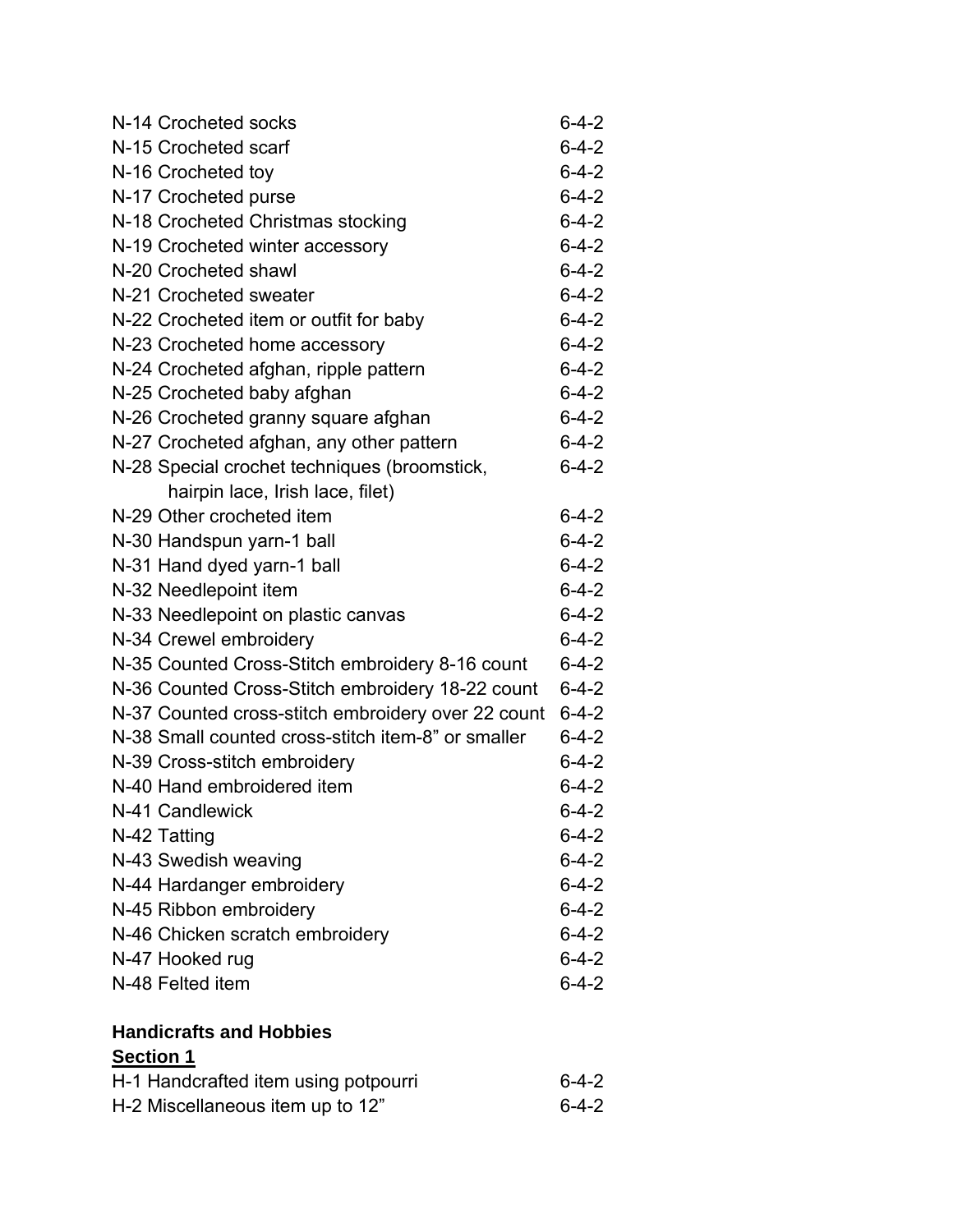| H-3 Small Christmas Decoration,                                       |                            |             |
|-----------------------------------------------------------------------|----------------------------|-------------|
| A. Cloth                                                              | $6 - 4 - 2$                |             |
| B. Wood                                                               | $6 - 4 - 2$                |             |
| C. Ornament                                                           | $6 - 4 - 2$                |             |
| D. Other                                                              | $6 - 4 - 2$                |             |
| H-4 Large Christmas Decoration                                        |                            |             |
| A. Cloth                                                              | $6 - 4 - 2$                |             |
| B. Wood                                                               | $6 - 4 - 2$                |             |
| C. Ornament<br>D. Other                                               | $6 - 4 - 2$<br>$6 - 4 - 2$ |             |
|                                                                       |                            |             |
| H-5 Any other Holiday Decoration<br>H-6 Handmade Decorative Wood Item | $6 - 4 - 2$<br>$6 - 4 - 2$ |             |
| H-7 Machine Embroidered Decorative Item                               | $6 - 4 - 2$                |             |
| H-8 Handmade Doll Furniture                                           | $6 - 4 - 2$                |             |
|                                                                       | $6 - 4 - 2$                |             |
| H-9 Decorated T-shirt, Sweats, or Bag                                 |                            |             |
| H-10 Doll, handmade including outfit                                  | $6 - 4 - 2$                |             |
| H-11 Handmade doll outfit (no doll)                                   | $6 - 4 - 2$                |             |
| H-12 Handmade stuffed toy animal                                      | $6 - 4 - 2$                |             |
| H-13 Decorative item for kitchen                                      | $6 - 4 - 2$                |             |
| H-14 Decorative item for living area                                  | $6 - 4 - 2$                |             |
| H-15 Decorative item for bath                                         | $6 - 4 - 2$                |             |
| H-16 Decorative item for bedroom                                      | $6 - 4 - 2$                |             |
| <b>Section 2</b>                                                      |                            |             |
| H-17 Craft Painting (Tole, Folk, Rosemalling)                         | $6 - 4 - 2$                |             |
| H-18 Handmade Basket                                                  | $6 - 4 - 2$                |             |
| H-19 Silk flower Arrangement/Decoration                               | $6 - 4 - 2$                |             |
| H-20 Handmade Jewelry                                                 | $6 - 4 - 2$                |             |
| H-21 Ecology Craft Item (must use 50% or more                         | $6 - 4 - 2$                |             |
| natural materials)                                                    |                            |             |
| H-22 Decorative Wreath                                                | $6 - 4 - 2$                |             |
| H-23 Any Other Wallhanging (Must be ready for                         | $6 - 4 - 2$                |             |
| Hanging)                                                              |                            |             |
| H-24 Woven Chair Seat or Stool                                        | $6 - 4 - 2$                |             |
| H-25 Country Décor Item                                               | $6 - 4 - 2$                |             |
| H-26 Glass or China Painting                                          |                            | $6 - 4 - 2$ |
| H-27 Patriotic Decorative Item (red, white, blue)                     |                            | $6 - 4 - 2$ |
| H-28 Embellished Pillow                                               |                            | $6 - 4 - 2$ |
| H-29 2-Handmade Note Cards                                            |                            | $6 - 4 - 2$ |
| H-30 Scrapbook, digital                                               |                            | $6 - 4 - 2$ |
| H-31 Scrapbook, Traditional                                           |                            | $6 - 4 - 2$ |